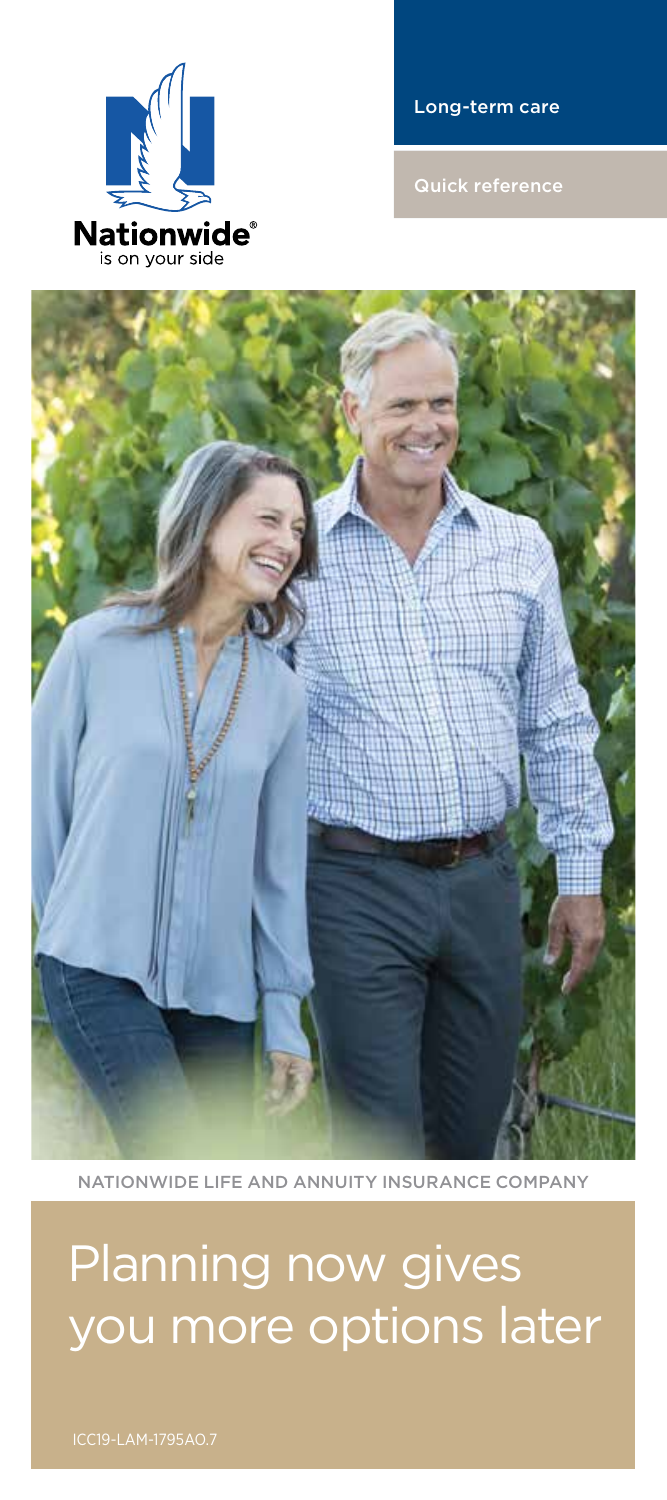Long-term care involves a variety of support and services designed to help you live as independently and safely as possible when you can no longer perform everyday activities on your own.

And putting a plan in place now as you would for any other future financial need — can help you choose the type of care that is familiar and comfortable for you, whatever your needs might be.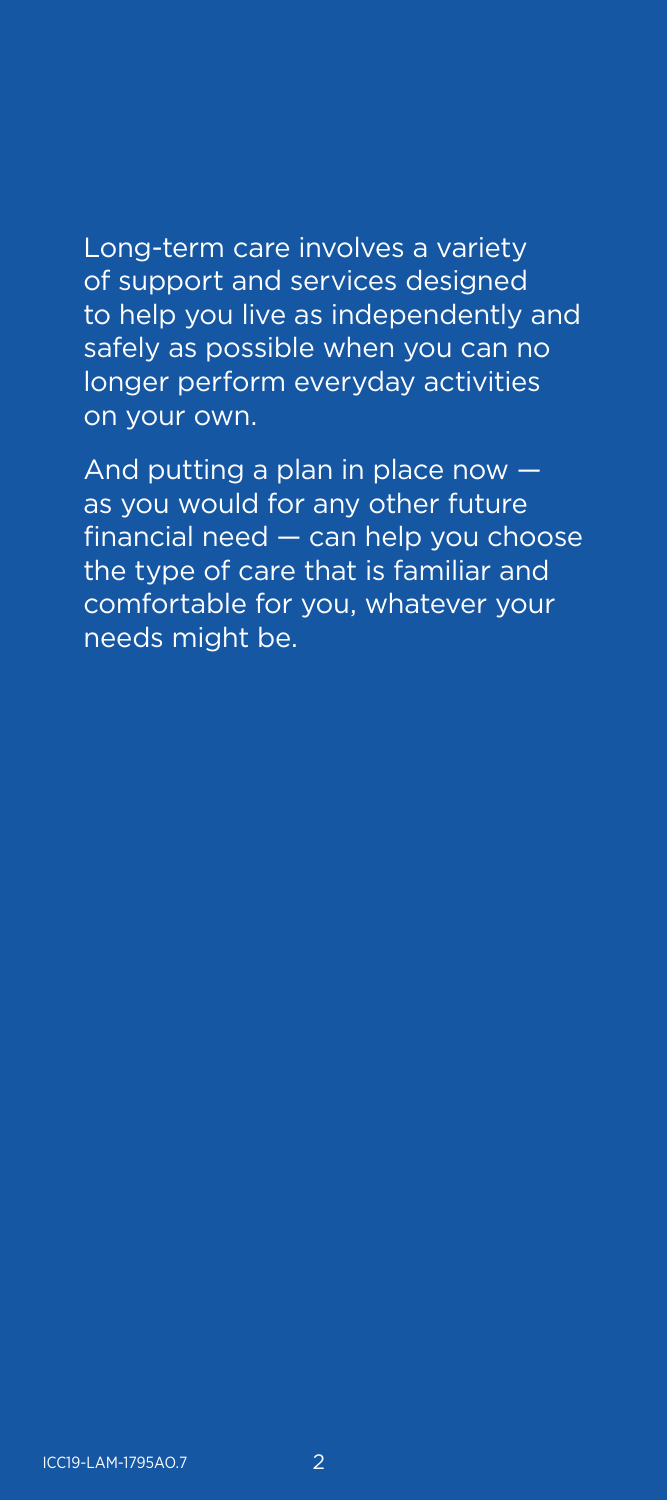# Why planning matters

Chances are, you'll need long-term care (LTC) at some point in your life.<sup>1</sup> Planning now can help you maintain your choices in the future.

## Familiar comfort for the future

We all enjoy being in a familiar environment - like our home and the community we live in, with the people we know and love. So it should come as no surprise that when faced with the prospect of needing long-term care (LTC), 77% of people 65 and older would prefer to stay in their own home as long as possible.<sup>2</sup>

## Why you need to have a plan

Costs are expected to increase substantially in the next 20 years. $3$ 







Home health care $3$ 2018: \$50,336 annually 2038: \$90,912 annually

2018: \$48,000 annually 2038: \$86,693 annually



### Nursing home3

2018: \$100,375 annually 2038: \$181,288 annually

Putting a plan in place now to address these potential expenses may provide you with greater flexibility in selecting the services and providers you want later on. It may even extend the length of time you're able to remain in your home.

<sup>1</sup> "Who Needs Care?" U.S. Department of Health and Human Services. https:/longtermcare.acl.gov. 2019.

<sup>2</sup> Long Term Care Study, Among U.S. Adults 50+ with HHI of 150K+; September 2018, Presented by The Harris Poll

<sup>3</sup> Genworth's "Compare Long Term Care Costs Across the United States" tool (annual national median 2018 vs. 2038), https://www.genworth.com/aging-and-you/ finances/cost-of-care.html (June 2018).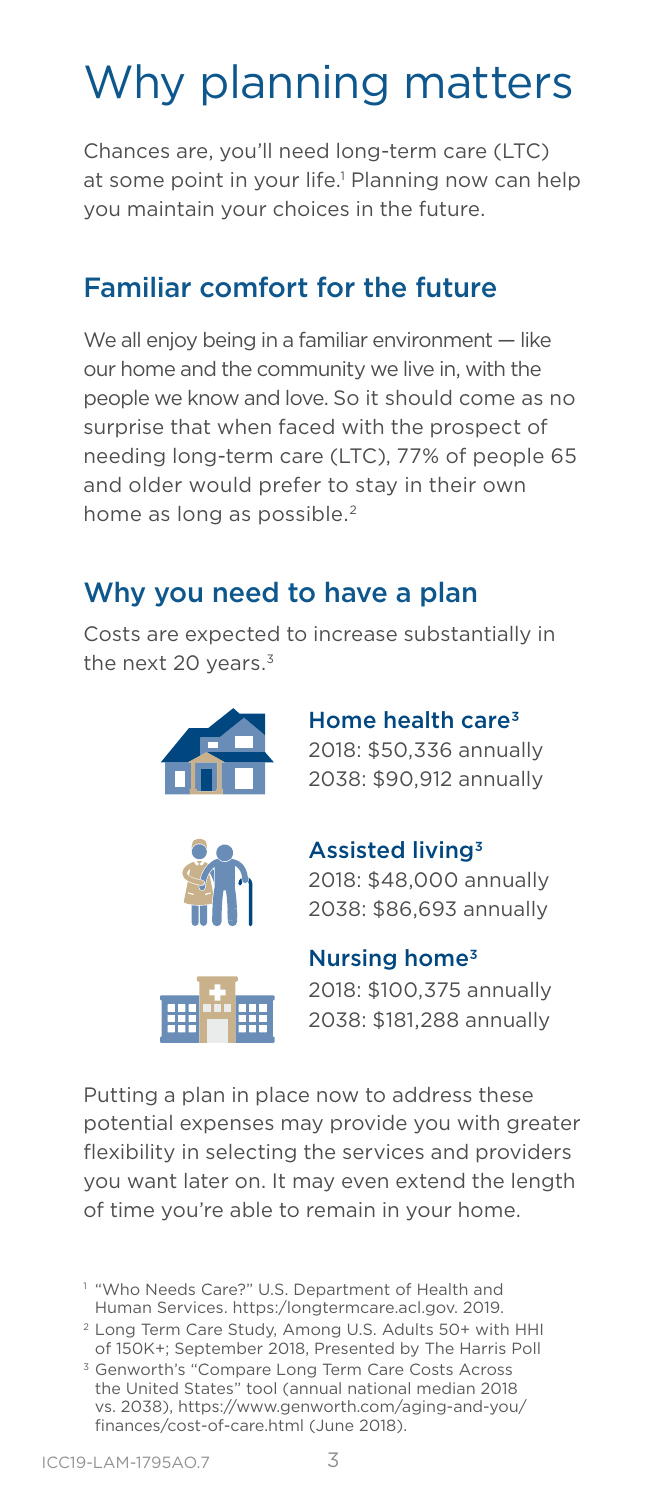## Know your options

There are many misconceptions surrounding how long-term care expenses can be covered. One important step in creating a plan is to know what your funding options really are:

#### Health insurance

Does not cover long-term care expenses

#### Medicare

Covers up to only 100 days if qualifiers, such as a three-consecutive-day hospital stay under treatment, are met; the first 20 days are covered 100%, but after that there is a significant co-pay

#### Medicaid

Covers long-term care expenses for individuals with countable assets of \$2,000 or less (varies by state); care may be limited to a nursing home

#### Adult children

Many may assume their adult children will care for them later in life, but this can present huge financial, physical and emotional challenges for the children

#### Out of pocket

Using income and savings or selling assets may be an option; however, it may leave a surviving spouse with fewer financial resources or reduce a legacy planned for heirs

#### Long-term care coverage

LTC coverage can be a cost-efficient way to help protect yourself and your assets from the potentially high4 cost of long-term care

4 About 75 percent of all single people and 50 percent of all couples spend their entire savings within one year of entering a nursing home. Source: ltctree.com Long Term Care Statistics (August 15, 2018).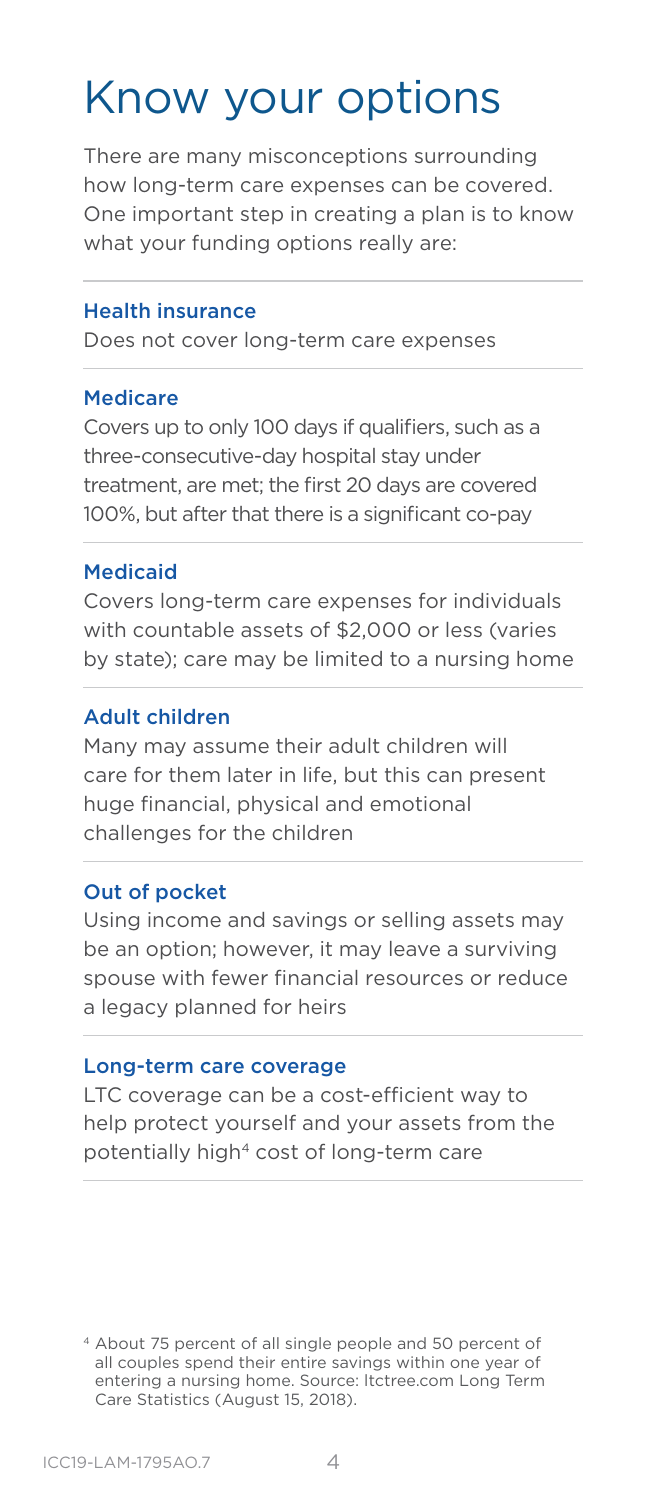## Consider a solution that fits your needs

Here are three common types of products to choose from:

- Life insurance policies with a rider: Consider this option if you're most concerned with leaving a legacy or providing for loved ones when you pass, but would still like to have access to the death benefit yourself if care needs should arise; premiums are flexible and can be guaranteed with certain solutions
- Linked-benefit policies: If you are primarily concerned with LTC coverage and have less need for life insurance coverage, then a linked-benefit policy may be a good option; it offers an extension of LTC benefits beyond the life insurance coverage; premiums are guaranteed never to increase and are typically funded with a single premium or a variety of payment schedules
- Stand-alone policies: If you don't need additional life insurance coverage and desire LTC coverage with lower premiums compared to other policies, then a stand-alone LTC policy may be right for you (please note that premiums may increase numerous times in the future, and there are no policy benefits other than LTC coverage)

Life insurance covers many needs, including family protection and legacy enhancement. If you have a life insurance need, the addition of an LTC rider to your policy can help provide a source of funds to cover unexpected expenses. A life insurance purchase should be based on the life policy, not on optional riders or features.

Keep in mind that, as an acceleration of the death benefit, the rider payout will reduce both the death benefit and cash surrender values. Make sure life insurance needs will still be met, even if the rider pays out in full. Costs for LTC services vary by person, and there is no guarantee that the rider will cover all costs. Nationwide pays benefits for LTC services to the policyowner. If the insured is not the policyowner, there is no guarantee that benefits will be used to pay for expenses related to LTC. Riders have an additional charge associated with them. The cost of a rider may exceed the actual benefit paid under the rider.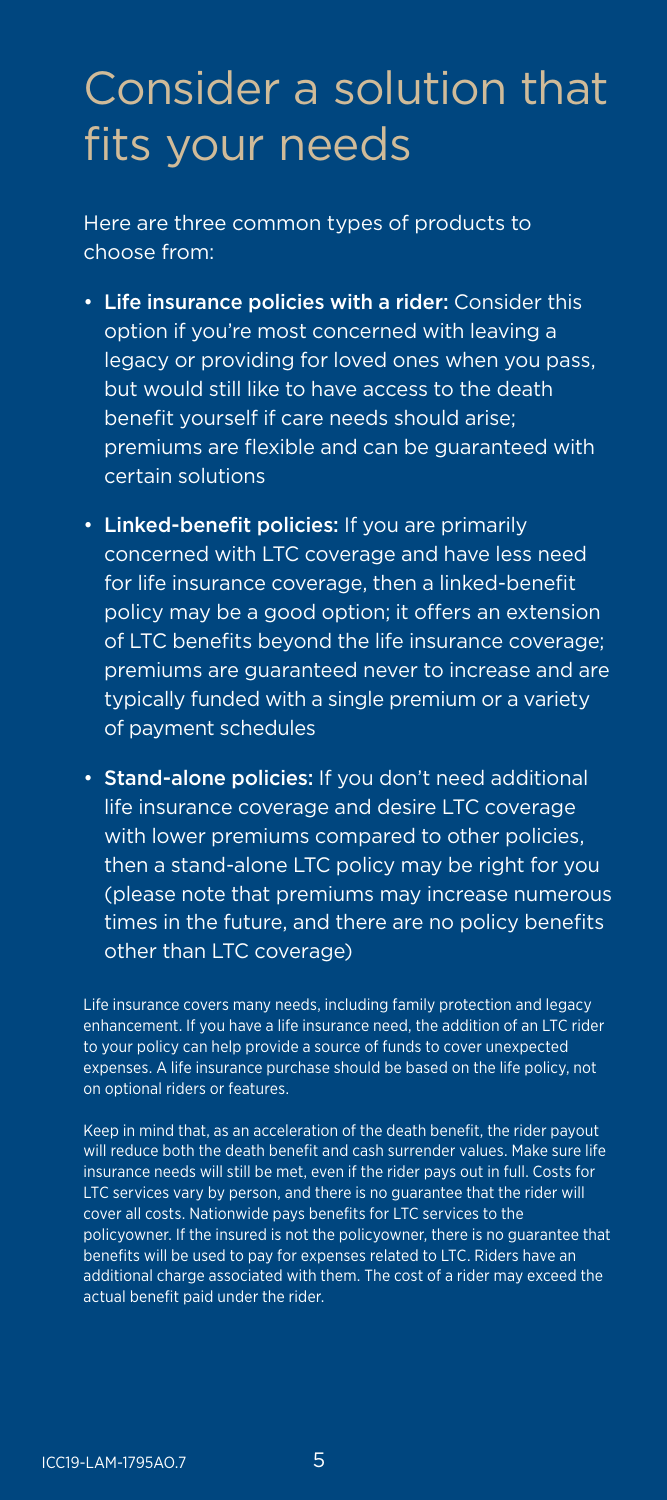# How benefits are paid

If you decide that LTC coverage is right for you, two common types of benefit plans are available.

## Reimbursement

- Bills must be submitted every month
- Each month, wait to see what LTC expenses qualify; insurance company **only** reimburses you for what is covered.
- Services not covered under your policy will need to be paid for out of pocket

## Cash Indemnity<sup>5</sup>

- Elect to receive up to 100% of your available monthly cash benefit
- Use your monthly cash benefit without restrictions; there is no need to submit monthly bills or receipts once your claim is approved
- The insurance company places no restrictions on how LTC benefits are used.

### A little familiarity can mean a lot

Planning for potential LTC expenses now can give you the flexibility to choose to stay in a familiar, comfortable environment. Ask your financial professional for more information today.

<sup>&</sup>lt;sup>5</sup> Benefits maybe taxable under certain circumstances. Consult your tax adviser.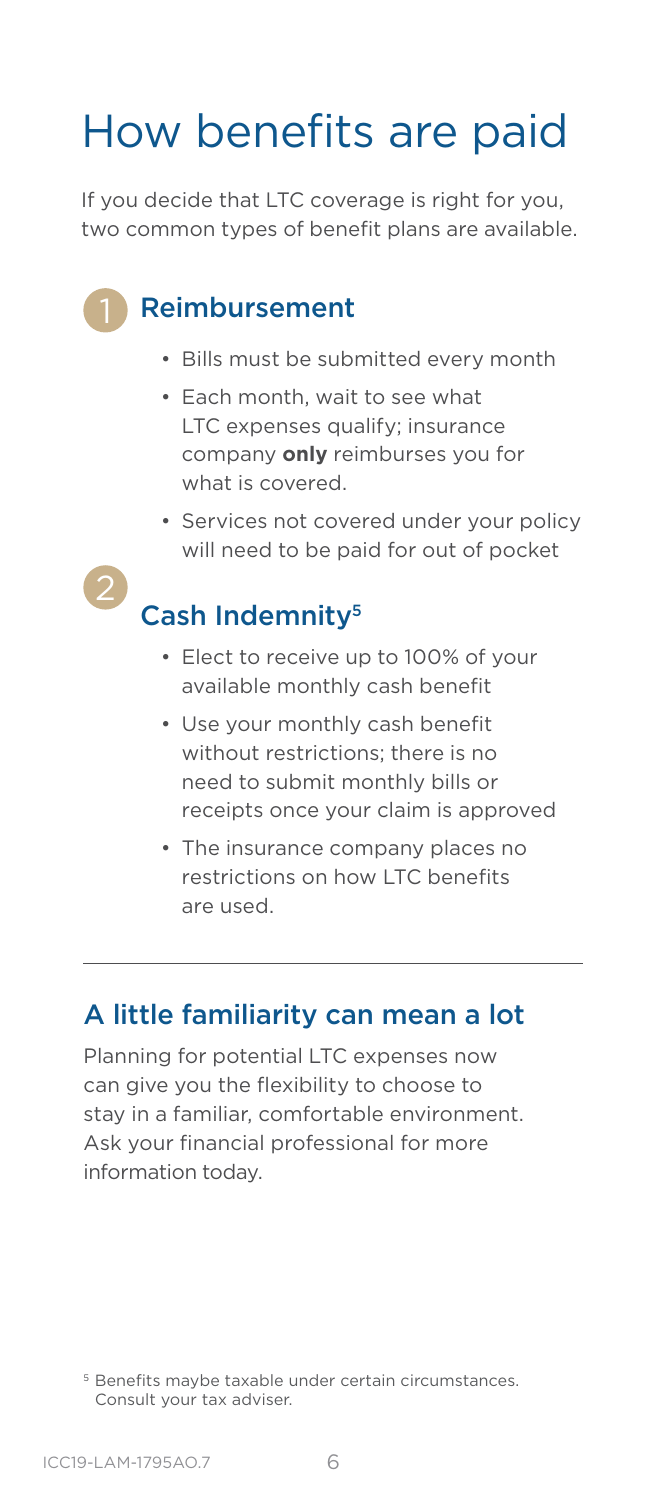# Why Nationwide®?

As a stable Midwestern company with 90 years of experience, we're conservative by nature. And, because we're in the business of offering annuities, life insurance, retirement plans and mutual funds, we know risk management and take many steps to help protect our policyholders.

We're proud of the company we keep and the company we've built along the way. Nationwide is a Fortune 100 company $6$  with more than 30,000 employees, making us one of the largest financial services companies in America. Through the years, we've worked hard to build things you can rely on:

- Diversified sources of earnings and cash flows
- A strong balance sheet
- A sound and disciplined investment policy
- A long history of maintaining a quality investment portfolio

Spend some time with us and you'll quickly see a difference. Our family-based culture allows us to bring a unique brand of personalized service to our customers.

<sup>6</sup> Based on revenue, Fortune magazine (June 2018).